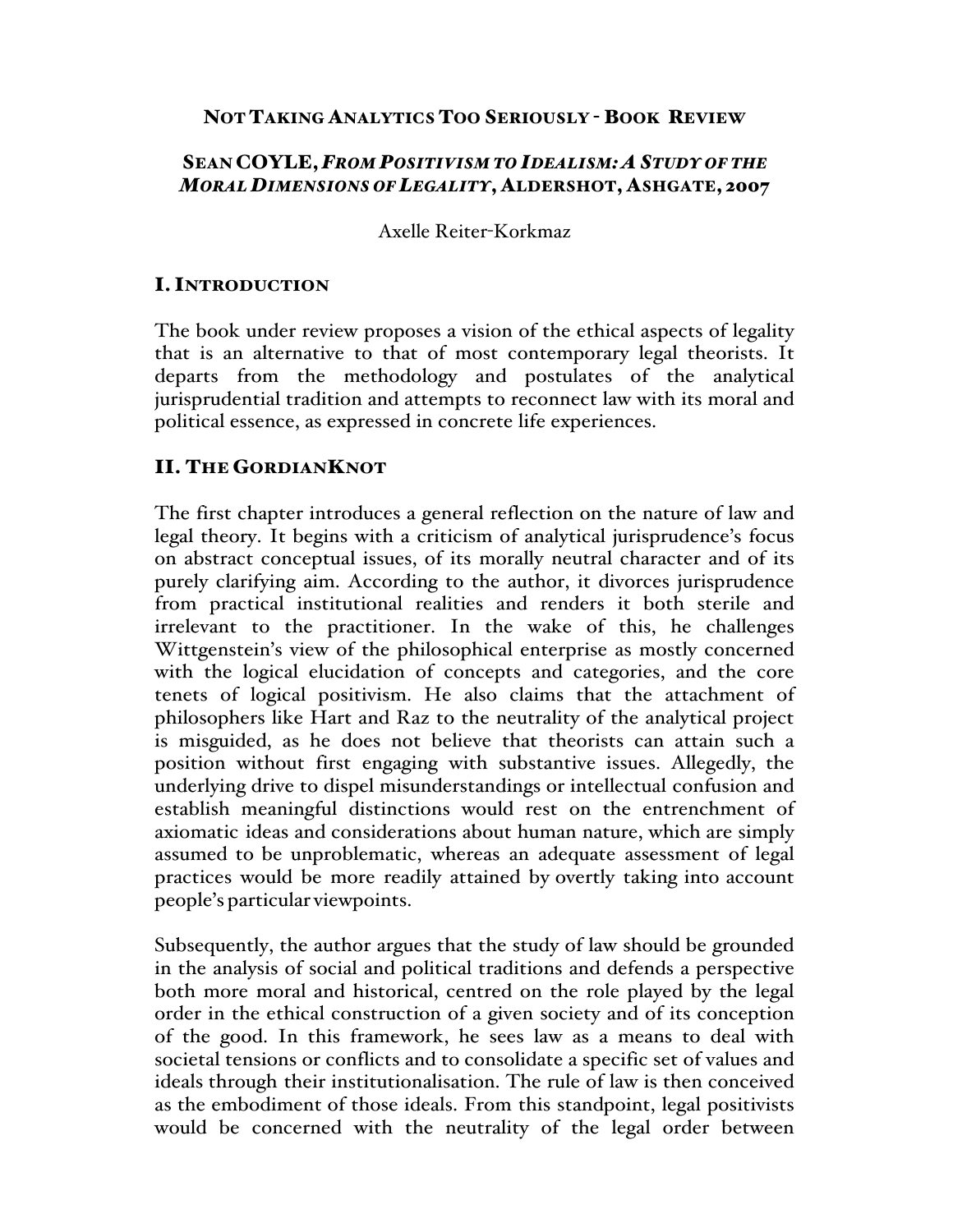competing visions of the good, the determinacy of legal norms and the protection of limited spheres of liberty, wherein individuals can pursue their own projects and live their preferred way of life. Contrastingly, socalled 'idealist' thinkers would aim at the rational determination -based on a specific view of humanity and justice- of a common set of (shared) values, which are then collectively applied to all people, independent of their personalinterests and inclinations.

While contemporary jurisprudence mostly highlights the divergences between legal positivism and 'idealism' and the on-going debate between their respective proponents, the two positions share common metaphysical origins. In the sense that they disconnect moral questions from historical circumstances, both approaches are deemed to be manifestations of a 'protestant' ethics, modernity's individualism, and the progressive replacement of Aristotelian by Kantian theses. Morality derives directly from the need to reconcile reason with autonomy; be it through the exercise of free will and individual choice, which leads to pure subjectivism, or (alternatively) the discovery of abstract principles that transcend particular experiences. Namely, it is tightly linked to either voluntarism or rationalist postulates, both of which are upshots of Kant's theory. In any event, human agency is conceived as 'unconditioned' by the concrete context in which it evolves and legal analysis becomes disconnected from historical orpractical contingencies.

The second chapter, entitled "reason, will and law", develops in more details this last point and uncovers the intellectual origins of modern legal thought. To begin with, law is defined as an historical phenomenon, grounded in concrete institutional practices, with the result that competing understandings of legal concepts and categories necessarily mirror changes in social concerns and political beliefs. In this view, conceptual clarification and theoretical coherence are only given a marginal importance in the attempt to uncover the nature of a legal order and leave place to a reflective immersion in contextual applications. Hence, it recommends a return to the classical identification of practical wisdom with knowledge of the good obtained through its realisation in ordinary life. Departure from this Aristotelian approach is explained by developments in the history of ideas.

The religious conflicts characteristic of the early modern age, the progressive decline of the influence of theology over philosophy, and the development of a secular interest for the individual exploded the previously common moral framework. The presence of tensions and disagreements led, first, to the recognition of a plurality of means of reaching the good and, in a second time, to the identification of incommensurable visions of the good itself. As a result, seventeenth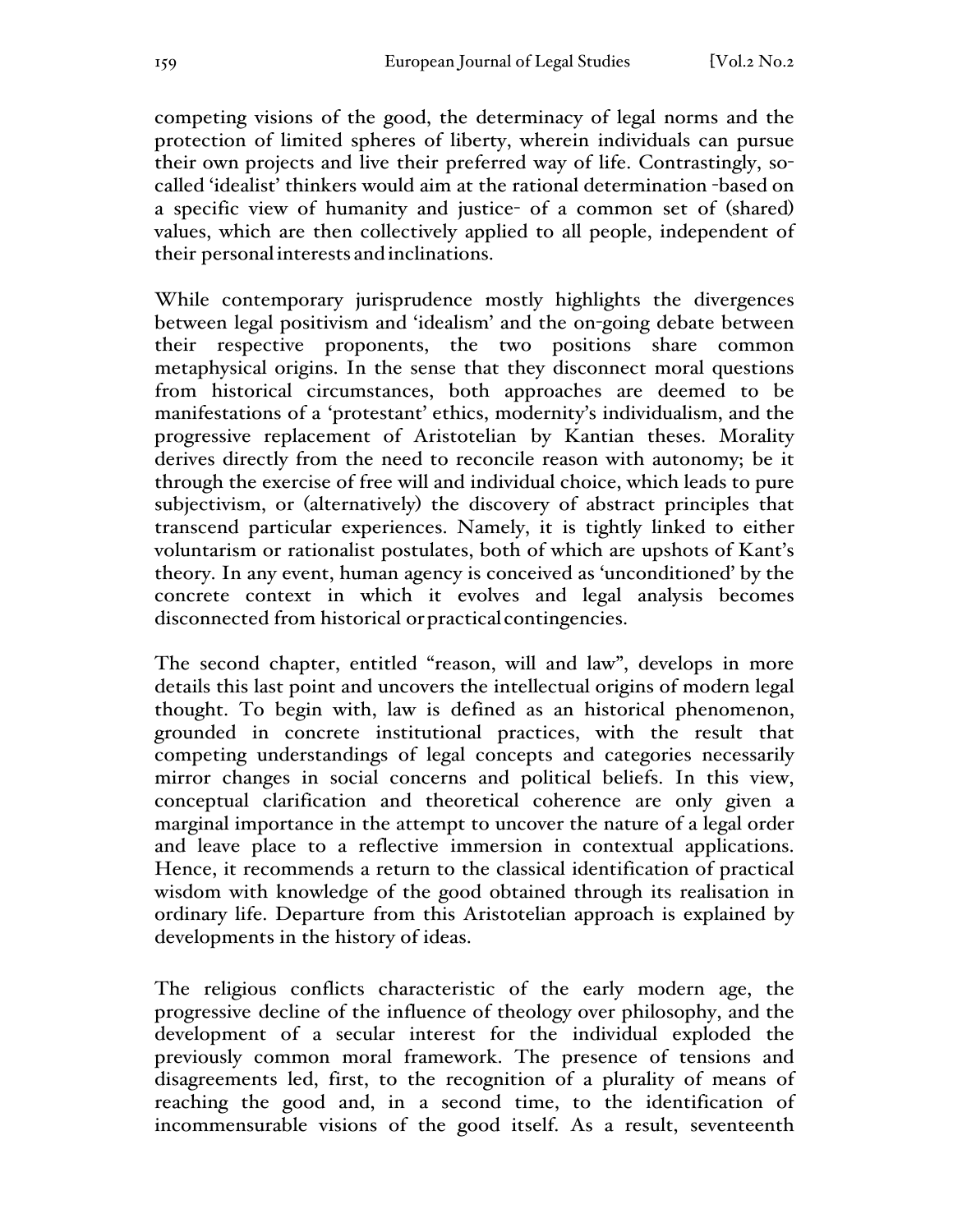century natural lawyers like Grotius started to apply to ethics and legal theory rigorous scientific standards of analysis, which are detached from pragmatic realities and transcend social contingencies. This led, in turn, to the identification of legal rules with universal moral imperatives; to the Humean dichotomy between empirical facts and values or normative judgements; and, ultimately, to the distinction between, on one hand, justice or the right and, on the other hand, 'virtue' or the good. In this sense, both legal positivism and 'idealism' respond to the perpetuation of a search for social stability in the mist of disputes over what constitutes the good life. And they provide constructivist answers to the challenge posed by the impossibility to attain it by mere cognition.

## III. THE'IDEALIST'THREAD

The third chapter on "doctrinal scholarship and the science of right" dwells on the rationalist or 'idealist' stem of modern theory. It highlights its attachment to the notion of 'right' and its ordering of a patchy and chaotic bunch of rules and precedents into an organised set of subjective rights, reflective of a more general concern for justice. The author does not merely see legal rules as the expression of societal values and conscious decisions. They would also embody implicit -and, sometimes, unintentional- shifts of ideological paradigms. Accordingly, they constitute the end product of a complex historical process, whose examination furthers the understanding of the current system. After criticising once again the analytical attachment to a scientific methodology and optimism about the progressiveness of abstract jurisprudential thought, the author goes into a fuzzy and wholly inconclusive study of the essence of legal rights.

He starts from Hohfeld's tetra-partite division of rights into claims, liberties, powers, and immunities. Then, he summarises in a sketchy fashion the debate between the 'benefit' or 'interest theory' and the 'will' or 'choice theory' of rights. He describes both conceptions as parallel efforts to unify Hohfeld's four elements into a single coherent concept. And he stigmatises their common lack of focus on morality, political controversies and concrete legal reality, before refusing to further engage into a discussion of the (dis-)advantages of each. Instead, he lingers at length on the historicity of the notion of subjective right and its emergence under the twofold and rival pressure of positivist and 'idealist' thinkers. After a short digression on Hart's point about the emptiness and formalism of equality and its connection to a rule-based view of justice, that he labels 'utilitarian', he digs into the antique and modern roots of the idea of right and its association with doctrinal scholarship.

# IV. THEPOSITIVISTTHREAD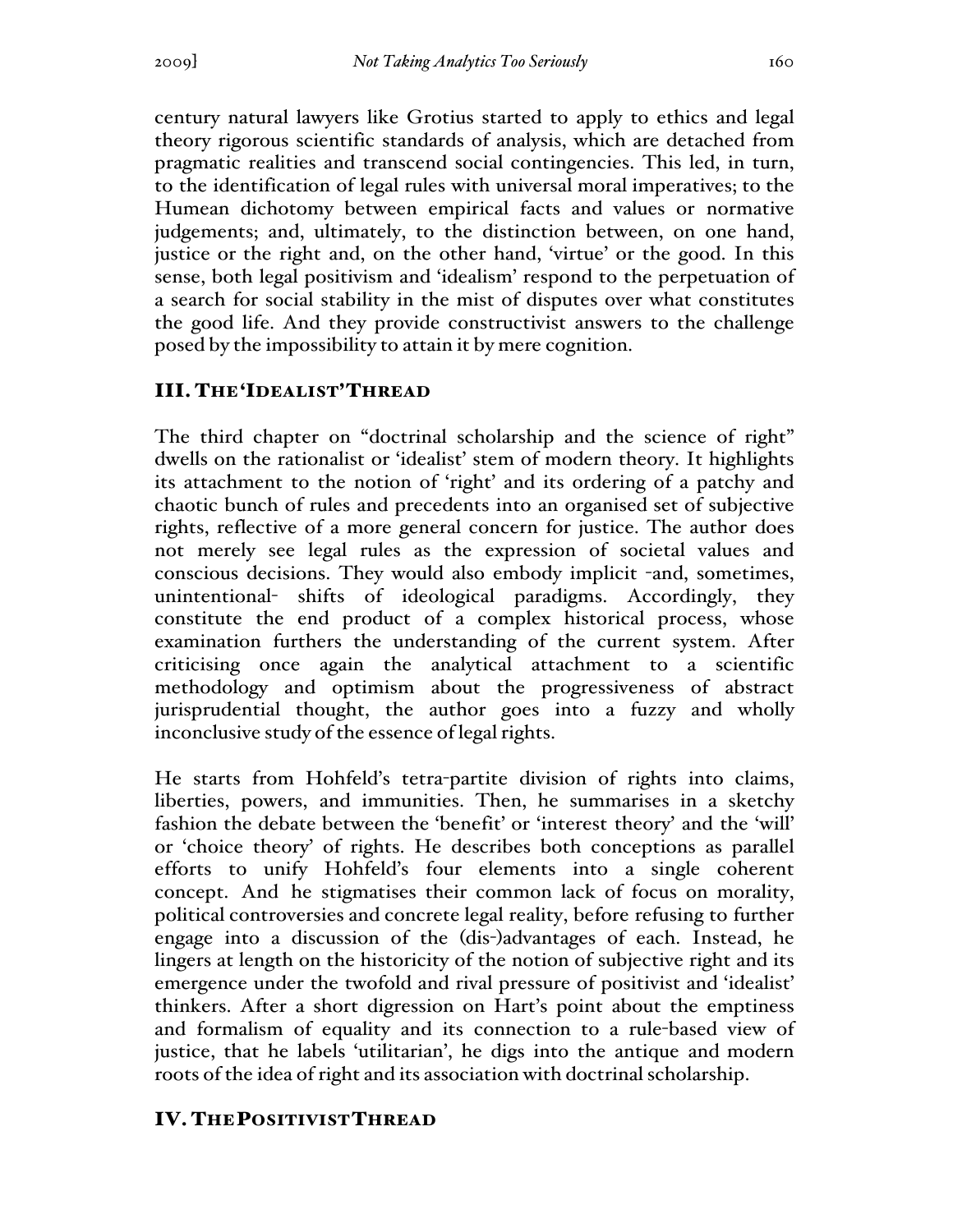The fourth and fifth chapters deal with the competing jurisprudential outcome of modernity; in a word, legal positivism. From the start, positivism is depicted as a "statist" understanding of law, which conceives it as "a product of human artifice and the expression of deliberately chosen goals and policies" [p. 65]. The confines of the private domains of liberty are determined entirely by state authorities and left at the mercy of their whims and discretion. The impossibility of grounding the rule of law in a set of externally imposed dictates leads inescapably to a split between the validity and legitimacy of legal norms. In this perspective, legal theory purports to reconcile the purely posited character of positive rules with their aspiration to systematic principled organisation. The ensuing concentration on adjudication as *the* forum where issues of legitimacy are discussed seriously narrows the scope of the doctrinal enquiry. Accordingly, Bentham's version of positivism relegates legal doctrine to the secondary position of a merely descriptive exercise. And he only endorses the authority of legislative texts and their re-statement by courts and tribunals as relevant ascertainable sources oflaw.

The author traces back the origins of this more formalist approach to law to the philosophy of Hobbes. Whereas Grotius and Locke ground law in basic natural rights, Hobbes defines the two concepts in opposition to each other. If one bears in mind his methodological individualism and his (much more voluntarist) perception of the good as what is actually desired, this constitutes an interesting paradox. Subsequently, Hobbes dissociates legal rules from substantive claims grounded in human nature and shared moral concerns. They simply aim at maintaining social peace and order in the face of irreducible conflicts of values, interests and preferences. However, because of their inherent indeterminacy, abstract legal norms fail to provide the certainty required to reach uncontroversial decisions in concrete instances and build an encompassing social agreement. In the absence of a common language and understanding of the world, conflicts are then simply transposed from the level of rule- making to that of judicial interpretation.

Alternatively, social ordering might evolve from rule-based neutrality and the allocation of spheres of liberty where individuals can bring about their clashing conceptions of the good. Yet, the author also dismisses this solution on account of the alleged impossibility to determine one's own vision of life independently from social and legal rules. In its place, he suggests turning Hobbes' justification of the *Leviathan* up-side-down, as a protection of already existing shared moral ideals against their explosion into subjectivist claims and ensuing chaos. And he further grounds his revisionist reading in the assertion that any system of posited rules -be it statist or not- entails the entrenchment of moral positions in social and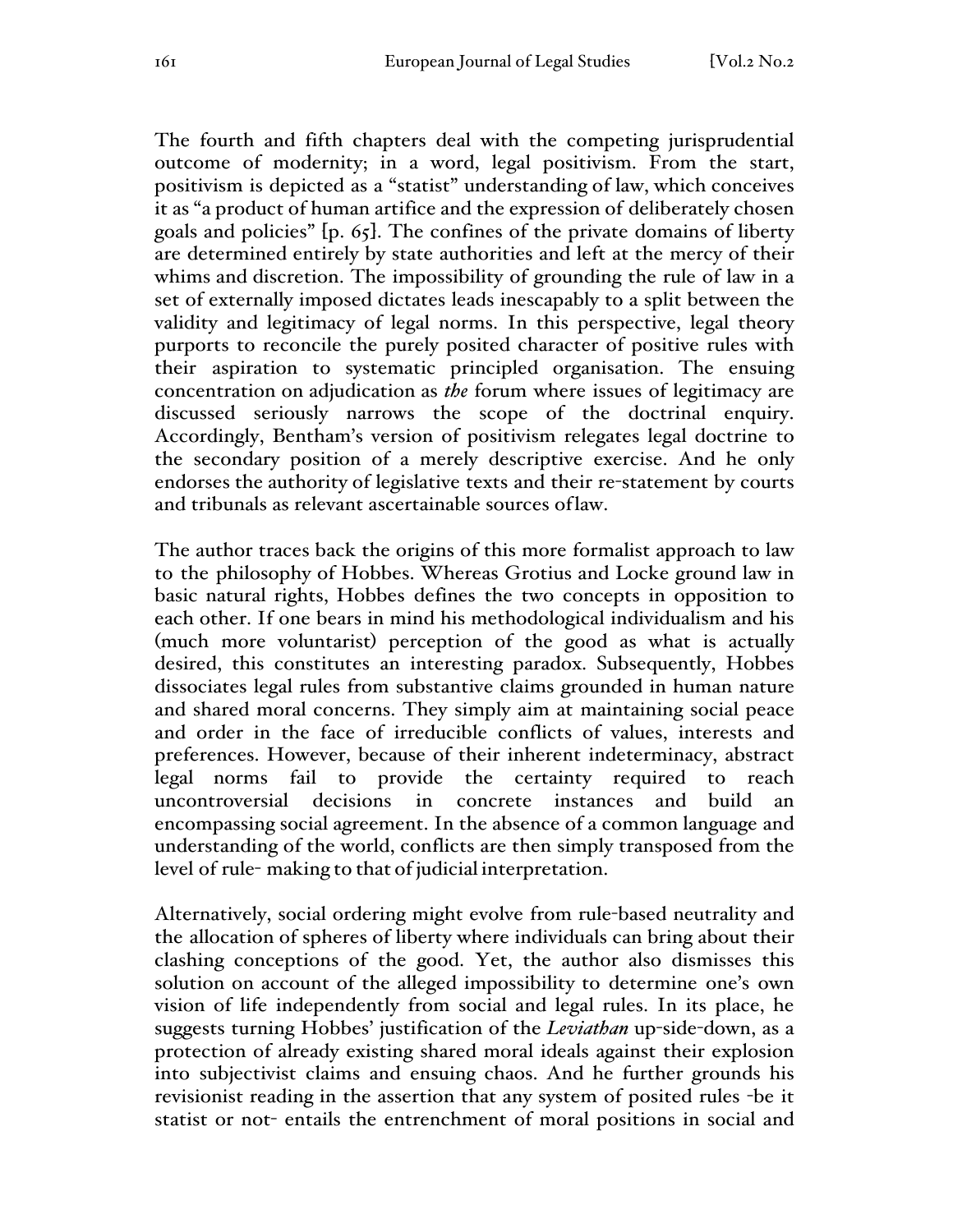political practices. In view of that, the function of law becomes the accomplishment of some specific collective goals. This obviously contradicts Hobbes' epistemology and the formalism of his brand of legal positivism.

In the next chapter, the author tackles "the changing face of positivism" in the period separating Hobbes' *Leviathan* from Hart's analytical masterpiece, *The Concept of Law*, and its growing remoteness from metaphysical questioning. The search for the concrete specification of legal rules is translated in the dichotomy between 'black letter' (common) law and equity. The latter branch appears to be tied to reason, coherence, the elements of justice embedded in posited rules and the historical pedigree of norms. In this regard, the publication of *The Concept of Law* revolutionises the classical understanding of legal positivism. In stark contrast to Hobbes and Bentham, Hart does not consider rules as mere posits but rather as normative practices grounded in reflective social attitudes or shared standards of criticism. As such, he reinstates legal rules in their broader societal context; which the author considers the most important contribution of his particular brand of legal positivism.

The sixth chapter, called "the limits of legal positivism", attempts to give a revisionist account of Hart's theory in line with the author's underlying vision and expectations about jurisprudence. It puts forward that, in order to effectively ground legal norms in actual practice -allegedly the main insight of his theory-, Hart should abandon the idea that the validity of legal rules is conditioned by their respect of a rule of recognition. More specifically, it criticises the distinction between an internal and external viewpoint; the acknowledgement from the external position of recognition processes, leading to "quite stark and implausible divisions between law and morality" [p. 112]; and the voluntarism implied in the acceptance of rules from the internal standpoint. Instead, it is suggested that the application and corollary interpretation of the law do not depend on a purely logical or formal process since they cannot be detached from moral considerations. Even the existence of a common language needs an explanation from this perspective. Besides, due to positivism and idealism's shared sweeping divide between cognition and construction, legal positivism is not fully isolable from a form of idealism, where internal coherence is becoming a necessary attribute of the notion of legality. And the legal doctrine will tend to oscillate between the two, depending on the political circumstances prevailing at the time. These criticisms and reconstruction of Hart's theory miss altogether the point that moral elements can be part of the rule of recognition, even though it need not necessarily be the case. Hence, legal validity is a question internal to a given legal order, in contrast to its legitimacy -which is to be determined 'from the outside' by meta-legal criteria-, and this allows for a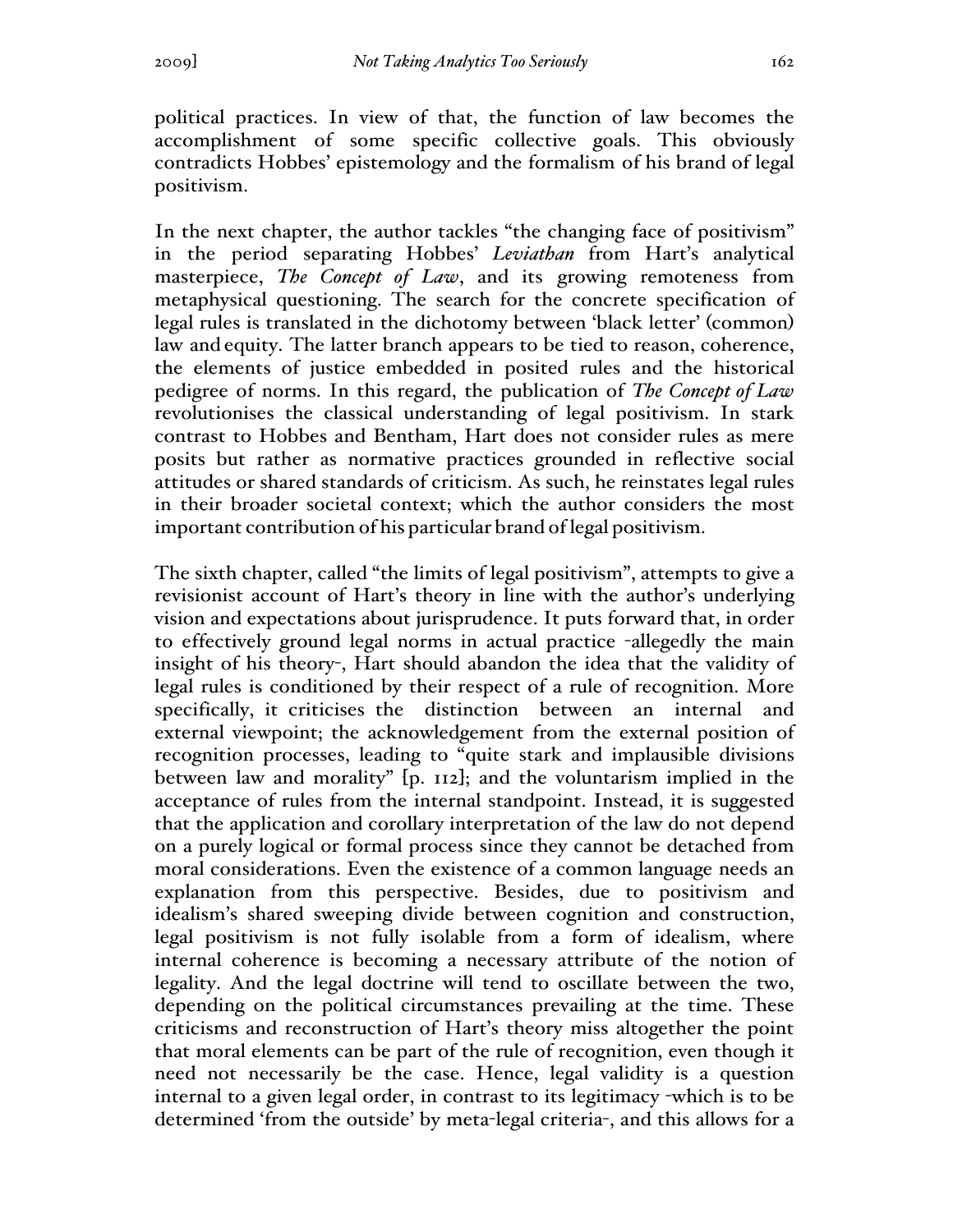determination of what is actually the law independent of its ethical or practical value. However, this does not mean that the determination of legality issues is automatically divorced from ethical considerations or that moral concerns are prevented from playing a significant role in assessing the validity of rules, as long as they are included in the rule of recognition. Besides, Hart accepts that moral values permeate all legal orders and requires valid legal systems to include some elements of natural  $law.<sup>T</sup>$ 

### V. BEYOND ANALYTICS?

The seventh chapter endeavours to go "beyond positivism and idealism". According to the author, contemporary legal theory is nearly exclusively concerned with the soundness of legal positivism, broadly defined as the descriptive analysis of law's essence and distinctive features from a neutral (non-moral) standpoint. He charges both positivists and their 'idealist' critics with similar shortcomings; namely, their allegedly unwarranted attachment to voluntarism, overall explanations and generalisations. In contrast, he proposes to uncover elements of legal practice that contradict these common suppositions. He contests the mere possibility of liberal neutrality on account of the necessity to ground individual rights in shared practices and institutional arrangements, whose preservation cannot be guaranteed by purely neutral interventions. As a result, a publicly determined joint vision of the good would inescapably emerge from rights theories. Moreover, the quest for consistency would lead to privilege some perspectives and override others, at a cost for tolerance. Counter to this approach, the author suggests that legal thought and doctrine stop focusing on abstract unification and interpretation and be rather concerned with the elucidation of a set of principles relative to specific instances.

The penultimate chapter deals with the relationship between "liberal politics and private law". The author defends that, whereas positivist and 'idealist' legal theories mainly exhibit a public law structure, the common law mostly mirrors horizontal transactions and private law values at odds with notions of communal good. Then, he dwells back into the supposed failings of rights theories. He quickly brings up the controversy between proponents of the 'interest' and 'choice' variants and acknowledges the commitment of most 'idealist' legal thinkers to the interest theory of rights; hence, their emphasis on "passive benefit- receipt" rather than active self-direction and autonomy [pp. 148-149]. Accordingly, his criticism of right-based theories elaborates on the core tenets of the

1

<sup>1</sup> H.L.A. HART, *The Concept of Law* (Oxford, Clarendon 1961), Ch 9, especially pp 189-195; 2nd edn, 1994, pp 193-200.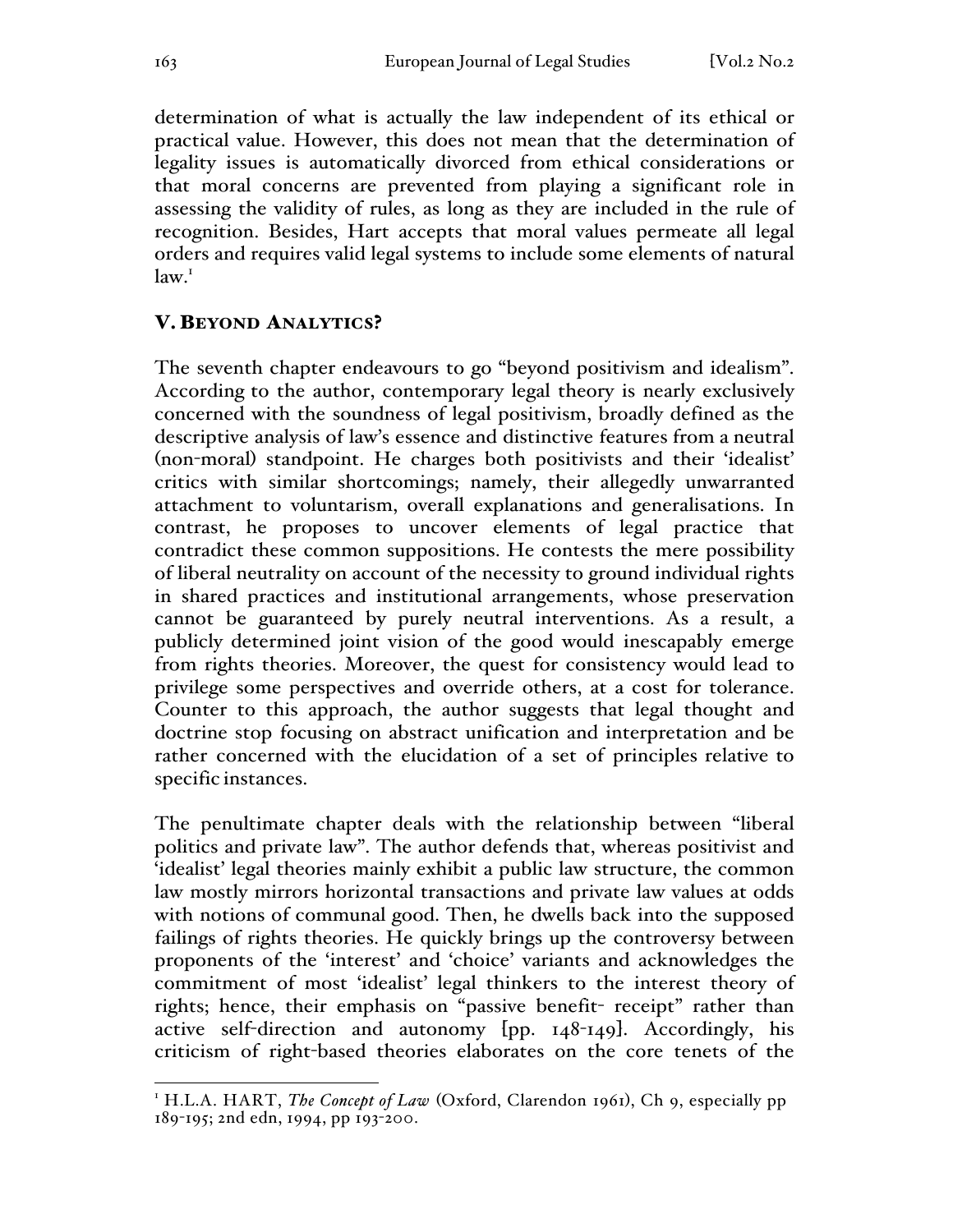interest conception; such as the evaluation of entitlements against the wider background of a general theory of justice, their collective determination through political processes, their balancing, and an inherently paternalistic attachment to an allegedly objective vision of individual well-being. In addition, he refers to the Rawlsian attempt at creating a just or equal society from the hypothetical expectations of faceless actors as a prime example of this brand of self-styled individualism, even though -*pace* the author- Rawls' ethics clearly are not right-based.

For sure, if such a contestable perspective is adopted, judgements about rights become counterfactual assertions divorced from people's personal assessment of their own interests, where claims to autonomy are subordinated to considerations of welfare. They further ignore the presence of disagreements and conflicting ethical views in favour of all encompassing theories of the good, with the result that "no aspect of individual lives is in principle off limits to public scrutiny and regulation" [p. 151]. And this precisely undermines the main function of liberal rights; that is, the protection of individuals from intrusive interferences by the state and the preservation of a private sphere of control. Indeed, for classical liberal philosophers, rights are *owned* by their holder and tightly connected to the idea of personal enterprise. Private law, conceived as a type of political association, fits this conception by its adaptability, its ability to answer the specific peculiarities of each case and its resistance to social engineering. Whereas public regulation regards people as the passive recipients of collectively determined benefits, private law allows a decentralised web of rules to settle individual interactions.

Hence, the author admits that the will theory evades some of the criticisms he levels against right-based philosophies, in the sense (and to the extent) that it considers legal rights as instruments of private law, which can be waived by the right-holder. However, the concession made is disputably limited and passing. Whilst the key characteristics of interest- rights theories obviously undercut the subjectivism, the pluralism and the respect of individual freedom traditionally associated with liberalism, the same cannot be said of choice-rights theories; at least, without a parallel deconstruction of their largely opposite core premises. Yet, the author assumes without any more investigation into the matter that all right-based theories present the same damaging effects and internal contradictions, and that this holds independent of the specific features exhibited by the concept of rights they espouse. His subsequent indiscriminate and across the board dismissal of right theories for their abstraction from people's actual experiences, preferences and desires is even more puzzling. Certainly, it does not apply to theorists for whom the idea of rights lies precisely in individual self- sovereignty and the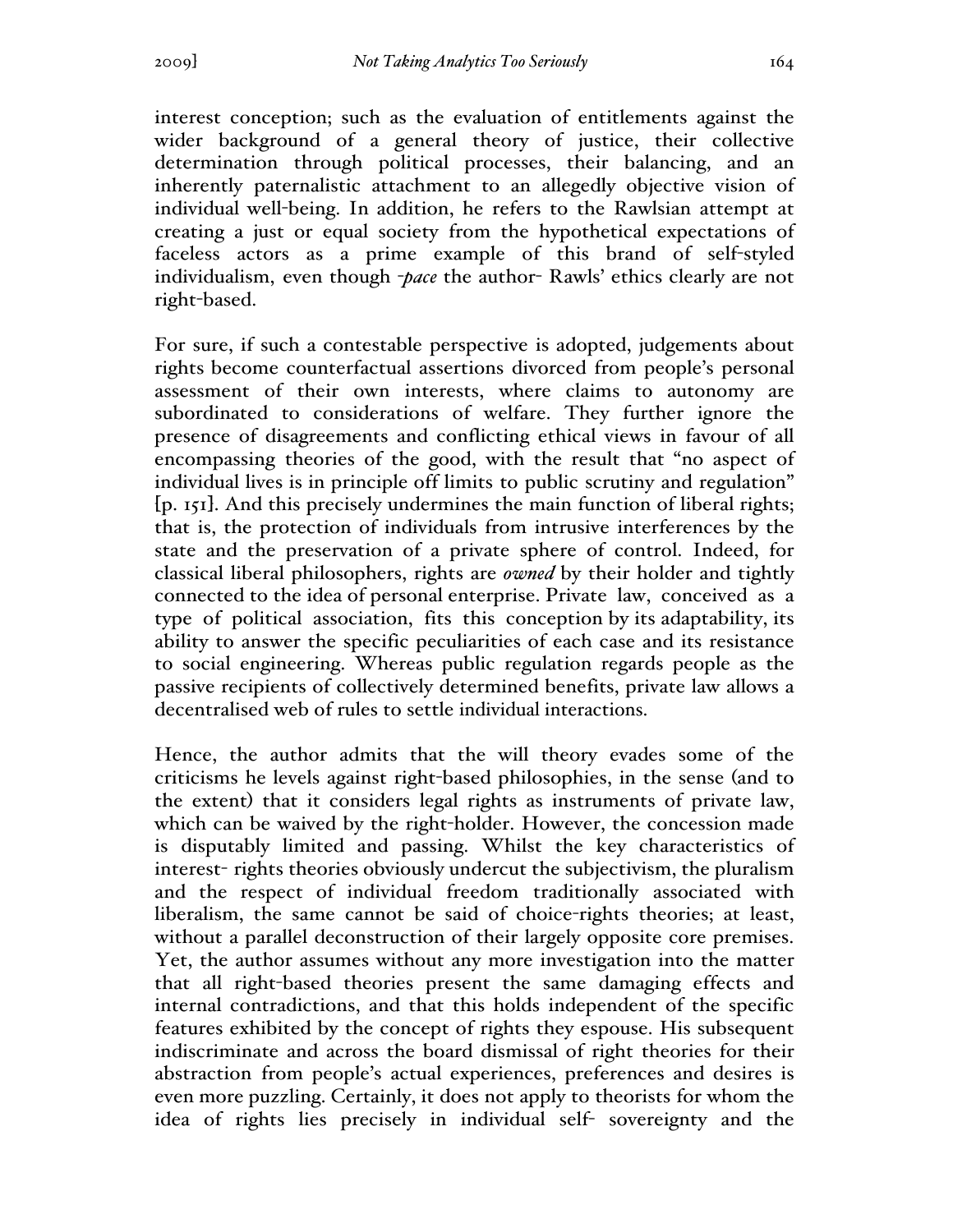construction of one's own life and meaning trough purely personal projects.

Finally, the last chapter investigates "the moral nature of law" and its connections to governance standards and the principle of legality. While this question is often portrayed to be tied to the appropriate extent of public decision powers, the author links it to the existence of shared social understandings of a more private nature. He opposes the Kantian ideas that the human mind structures and processes experience to attain knowledge and that free will creates moral reality. Instead, he suggests following an Aristotelian approach, where perception of the particulars allows a comprehension of the universal and the formulation of ethical judgements is contextualised. This negates the distinction between objective and subjective moral understandings, as individuals are constructed by their social surroundings at the same time as they construct them. Accordingly, procedural or internal questions of legality cannot be dissociated anymore from the substantive (external) ideals to which law is giving a form. From this standpoint, an 'a-contextual' formulation of legal rules and principles would distort important aspects of life in society. The entrenchment of a set of fundamental rights, against a background of moral fragmentation and plural visions of the good, is considered to be a delusion. Political philosophy is grounded in metaphysics rather than epistemology. Law is not derived from the individual will but from a common faith in social institutions. And the rule of law is not defined as government *by* law, but *according to* law.

### VI. CUTTING THEKNOT

The book under review defends a new perspective on jurisprudence, at odds with contemporary legal theories rooted in the analytical tradition. Instead of focusing on the internal discussions and debates among analytic philosophers, the author chooses to underline their commonalities in order to criticise the entire project and offer an alternative reading of the law. He puts forward a form of doctrinal analysis closely tied to the historical development, peculiarities and practical applications of different legal systems. In addition, he emphasises how this novel approach fits particularly well the specificities of the United Kingdom's legal order; above all, its preference for conflict resolution through private law mechanisms, and its attention to the concrete circumstances and idiosyncrasies of the cases it needs to settle. For this purpose, he proposes to return to a pre-modern vision of legality and morality. Accordingly, he substitutes to modern -mostly Kantian- ethics an Aristotelian conception of moral philosophy, whose foundations are metaphysical rather than epistemological.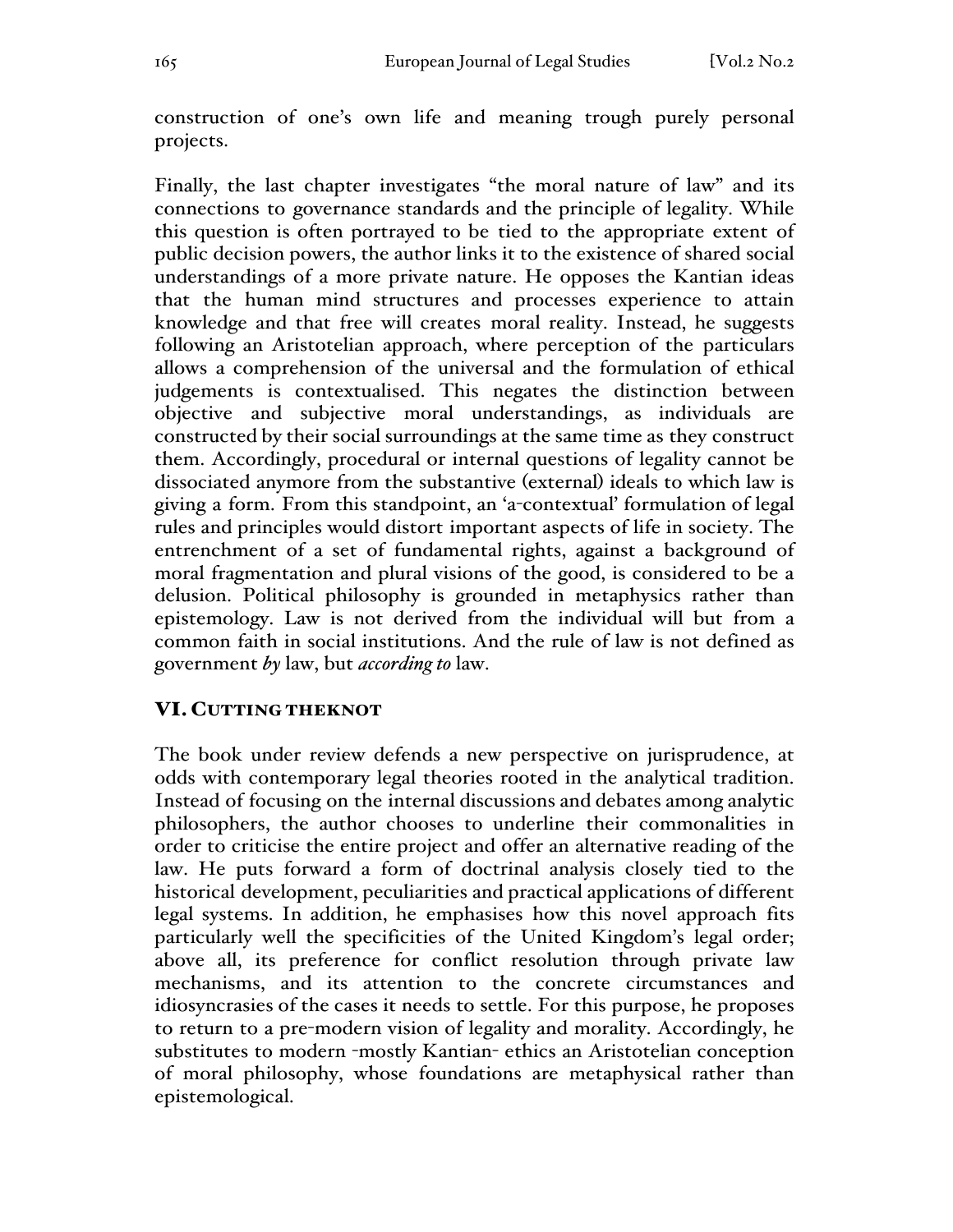The originality of this line of attack is merit worthy. It usefully highlights the (often neglected) moral and political dimensions of the rule of law. Besides, it uncovers the tensions, contradictions and inadequacies present in the work of many legal theorists. However, it is not free of shortcomings either. Although the enterprise undertaken is certainly interesting and commendable, the answers to several of the questions raised would benefit from a more in- depth treatment and a greater refinement of the issues and concepts tackled. Aside from the inadequacies already mentioned above, unnecessary repetitions of the same few points -over and over again- across chapters and sections give to the general structure of the book a rather messy and shaky feel. More fundamentally, hurling together the entire analytical jurisprudence tradition under the labels of 'positivism' and 'idealism' or even under the all- encompassing flag of modernism lacks both accuracy and sophistication. It demonstrates a clear absence of insight into the details of the different theories that claim to use an analytical approach and largely neglects the stark oppositions that tell them apart. Surely, they are not easily blended into such a gross amalgam. In particular, some of the arguments used by the author are simply rehashing criticisms levelled by analytical philosophers between themselves. Hence, their pre-modernist or purely Aristotelian character is atleast contentious.

For example, Dworkin who is pigeonholed into the 'idealist' camp [p. 14, note 29] sharply criticises what he calls the Archimedean position of Hart and Berlin; that is, their attachment to a purely neutral, external and '*meta*' perspective. His straightforward denial of the mere possibility to adopt a neutral or non-evaluative standpoint and of the logical positivist take on epistemology is undoubtedly reminiscent of the present author's attacks.<sup>2</sup> Another unacknowledged borrowing concerns the critique of the Rawlsian vision of the individual as distinct from her personal talents, whose talents are then supposedly becoming the object of society's 'legitimate' appropriation and re-allocation. This objection has been notoriously advanced by Nozick, in order to show the illiberal nature and internal inconsistency of *A Theory of Justice*, <sup>3</sup> and later retaken by Sandel with the aim of driving Rawls altogether away from the liberal paradigm.<sup>4</sup>

 $\frac{1}{2}$  R. DWORKIN, "Do Values Conflict? A Hedgehog's Approach", *Arizona Law Review*, 2001, pp. 251-260; R. DWORKIN, "Hart's Postscript and the Character of Political Philosophy", *Oxford Journal of Legal Studies*, 2004, pp. 1-37. R. DWORKIN, "Objectivity and Truth: You'd Better Believe It", *Philosophy and Public Affairs*, 1996, pp. 87- 139. See also: A. RIPSTEIN, "Introduction: Anti-Archimedeanism", in A. RIPSTEIN, *Ronald Dworkin*, Cambridge, Cambridge University Press, 2007, pp. 1- 21; who considers that his rejection of Archimedean positions is the main unifying thread in his writings.

<sup>3</sup> R. NOZICK, *Anarchy, State, and Utopia*, New York, Basic, 1974, Chapter 7, Section 2, pp. 183-231.

<sup>4</sup> M. SANDEL, *Liberalism and the Limits of Justice*, Cambridge, Cambridge University Press, 1982; 2nd ed., 1998; pp. 77-79.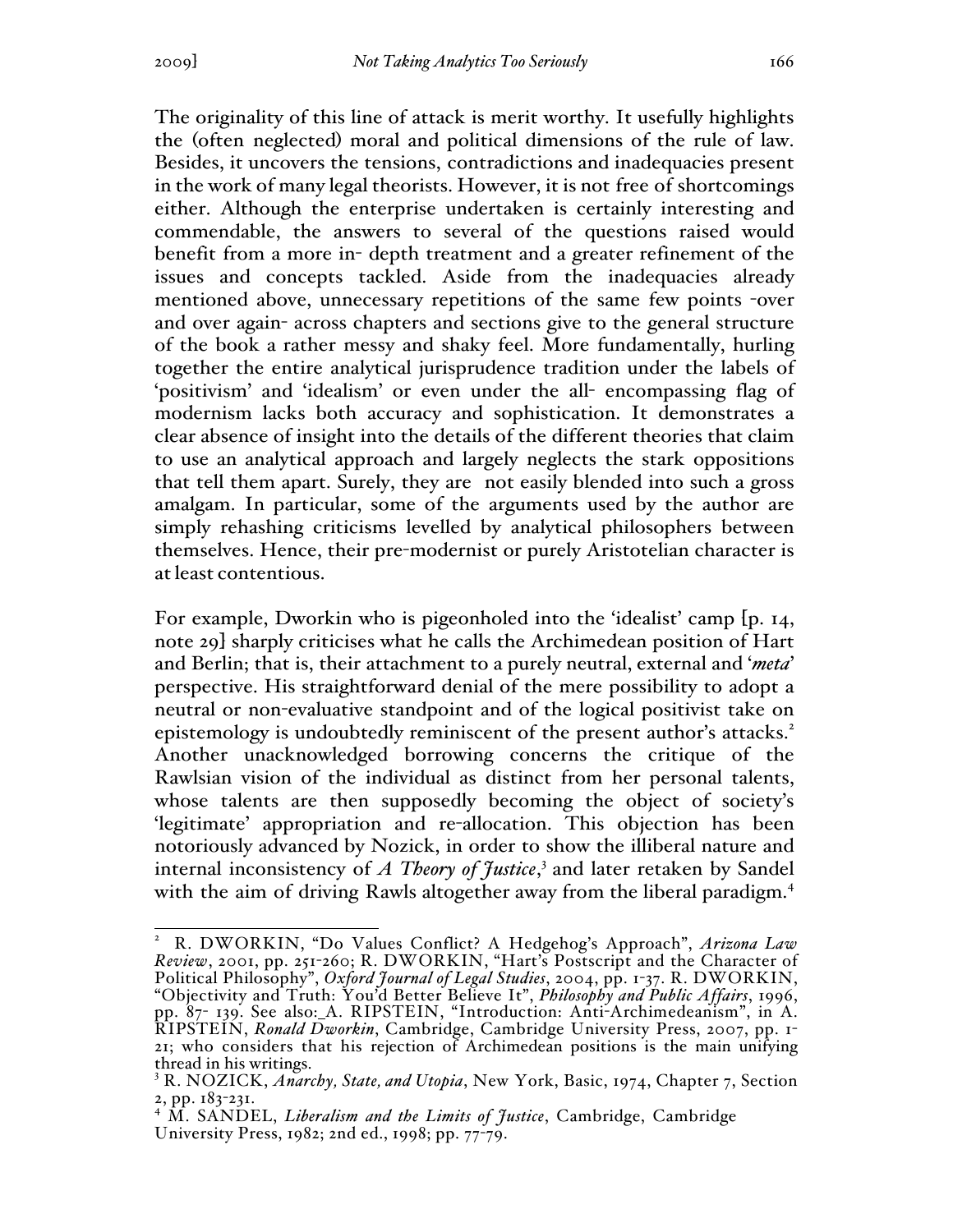Incidentally, Sandel's entire deconstruction of the Kantian deontological project and his characterisation of the liberal individual as a disembodied and unencumbered self resonate along the same general lines as the author's. More broadly speaking, Sandel and other communitarians also call for a return to an historical, socially contingent and concretely grounded conception of humanity, justice and the law. Yet, communitarianism is not even mentioned once in the book, apart from a passing reference to the work of Walzer [p. 135].

A deeper problem lies in the demarcation line the author draws between positivism and what he calls 'idealism', and the underlying epistemological rationale he attributes to each category. Whereas the term 'idealism' does not constitute a perfect fit for most rationalist theories, some versions of legal positivism are simply irreconcilable with (individualistic) voluntarist premises. Kelsen and Austin's theories illustrate perfectly this type of incompatibility. On the other hand, some thinkers bridge the gap by identifying rational choice with the requirement of explicit personal consent. James Buchanan's reliance on Pareto optimality and unanimity rule supplies a radical example of such an interconnection.<sup>5</sup> But most classical liberals link tightly the two. More specifically, the classification of all right- based theories into the rationalist faction is highly problematic. Hart (for one), whose positivism can difficultly be contested, has a largely right-based approach to political controversies, has written more on subjective rights than on any other topic, and is even at the origins of the contemporary version of the 'choice' or 'will theory' of rights. Although the author tries to back up his controversial categorisation in several instances, he neither argues it in depth nor succeed in providing a convincing justification for it.

Typically, in an effort to substantiate his claim and demarcate rule-based from right- based conceptions of law, he suggests that, "whereas it is possible to see a body of imposed rules as the attempt to realise a stable social framework for the pursuit of private interests and goals where no common perspective on social good exist, a legal order constituted by rights is naturally thought of as identifying shared ideals through the articulation of the boundaries between competing rights" [p. 4]. No further insight is offered into how and why subjective rights or their limits would be *naturally* perceived as the expression of *shared ideals*. Libertarian philosophers, who challenge the mere possibility of a

1

<sup>5</sup> J. M. BUCHANAN, "Contractarian Presuppositions and Democratic Governance", in G. BRENNAN and L.E. LOMASKY, *Politics and Process: New Essays in Democratic Thought*, Cambridge, Cambridge University Press, 1989, pp. 174- 182. J.M. BUCHANAN, *Freedom in Constitutional Contract: Perspectives of a Political Economist*, College Station, Texas A&M University Press, 1977, p. 113. J.M. BUCHANAN, *The Limits of Liberty: Between Anarchy and Leviathan*, Chicago, University of Chicago Press, 1975, especially pp.  $38-41$ ,  $82-84$  and 151.